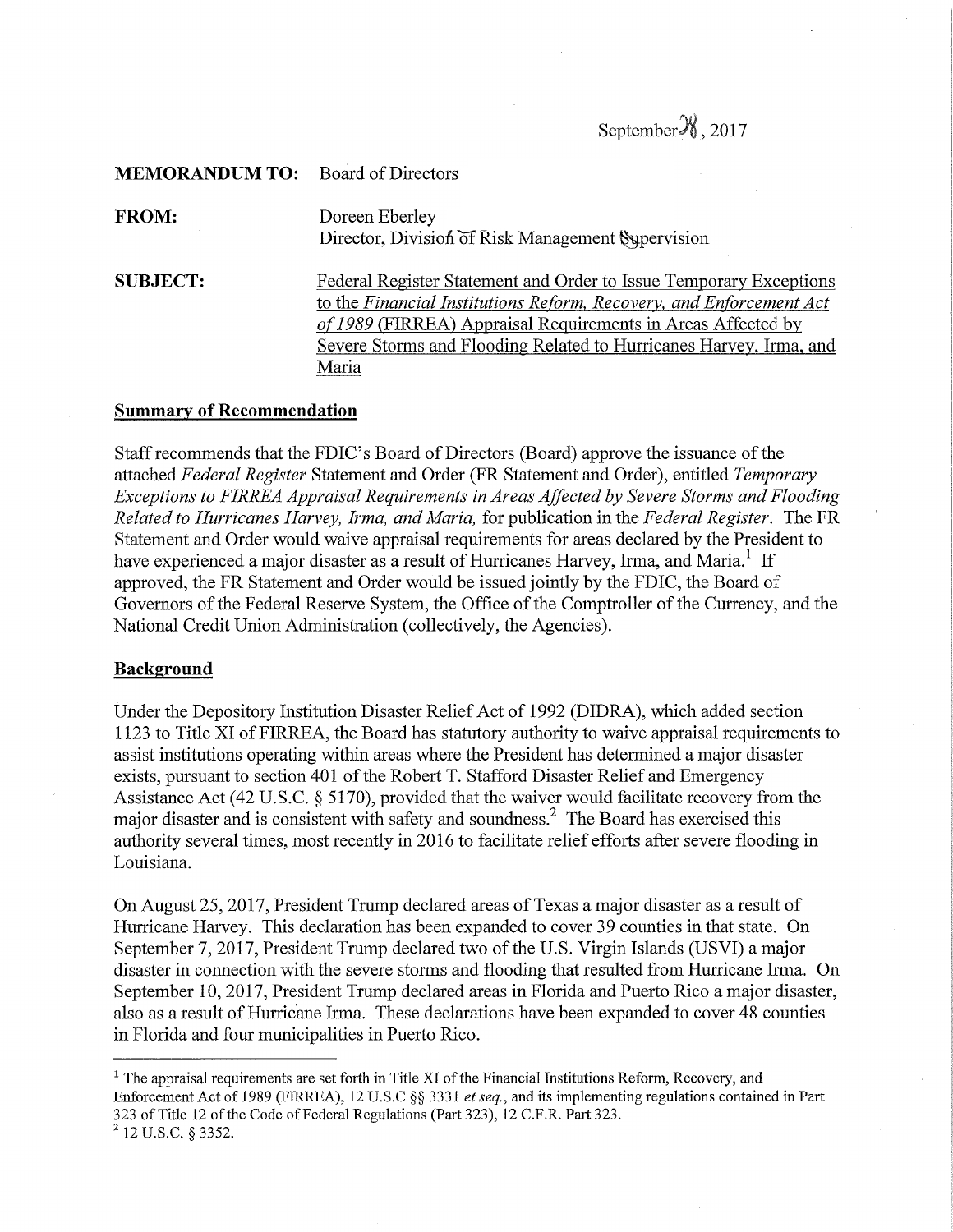In addition, on September 15, 2017, President Trump declared areas in Georgia a major disaster, again due to Hurricane Irma. Moreover, on September 20, 2017 and September 21, 2017, the President declared a major disaster existed in additional areas in Puerto Rico and the USVI, respectively, as a result of the severe storms and subsequent flooding from Hurricane Maria.

On August 26, 2017, the FDIC issued a press release, Federal and State Banking Agencies Issue Statement on Supervisory Practices Regarding Financial Institutions and Borrowers Affected by Hurricane Harvey (PR-64-2017).<sup>3</sup> In PR-64-2017, the FDIC, along with the other Federal financial institution regulatory agencies, recognized the serious impact of Hurricane Harvey on the customers and operations of many financial institutions and encouraged institutions in the affected areas to meet the financial services needs of their communities.

On August 29, 2017, the FDIC published a Financial Institution Letter, Meeting the Financial Needs of Customers Affected by Hurricane Harvey and its Aftermath (FIL-38-2017)<sup>4</sup> to provide guidance to financial institutions and facilitate recovery in affected areas of Texas and Louisiana. In FIL-38-2017, the FDIC encouraged institutions to work constructively with borrowers experiencing difficulties because of damage caused by the severe weather and stated that the FDIC would provide regulatory assistance to institutions subject to its supervision.

On September 5, 2017, the FDIC, along with the other Agencies, issued a press release, Federal and State Banking Agencies Issue Statement on Supervisory Practices Regarding Financial Institutions and Borrowers Affected by Hurricane Irma (PR-69-2017).<sup>5</sup> In PR-69-2017, the Agencies further encouraged depository institutions to consider all reasonable and prudent steps to assist customers in communities affected by recent storms and flooding caused by Hurricane Irma.

The FDIC also recently issued another Financial Institution Letter, Meeting The Financial Needs of Customers Affected by Hurricane Irma and its Aftermath (FIL-43-2017), with an update to reflect the major disaster declaration in Georgia, that also encouraged depository institutions to work constructively with their borrowers and to take prudent steps to assist customers.<sup>6</sup> In addition, the FDIC issued Financial Institution Letter, Guidance to Help Financial Institutions and Facilitate Recovery in Areas Affected by Hurricane Maria (FIL-46-2017), with an update to reflect the major disaster declaration in the USVI and Puerto Rico that also encouraged depository institutions to work constructively with their borrowers and to take prudent steps to assist customers.<sup>7</sup>

### Summary of the Depository Institution Disaster Relief Act and Statutory Requirements

Section 1123 of FIRREA, authorizes the FDIC, OCC, FRB, and NCUA to waive certain appraisal rules if specific statutory requirements are met. Under section 1123, each Federal financial institutions regulatory agency may, by regulation or order, make exceptions to appraisal

 $3$  See https://www.fdic.gov/news/news/press/2017/pr17064.html.

See https://www.fdic.gov/news/news/financial/2017/fil17038.html.

See at https://www.fdic.gov/news/news/press/2017/pr17069.html.

<sup>&</sup>lt;sup>6</sup> See at https://www.fdic.gov/news/news/financial/2017/fil17043.pdf

See at https://www.fdic.gov/news/news/financial/2017/fil17046.pdf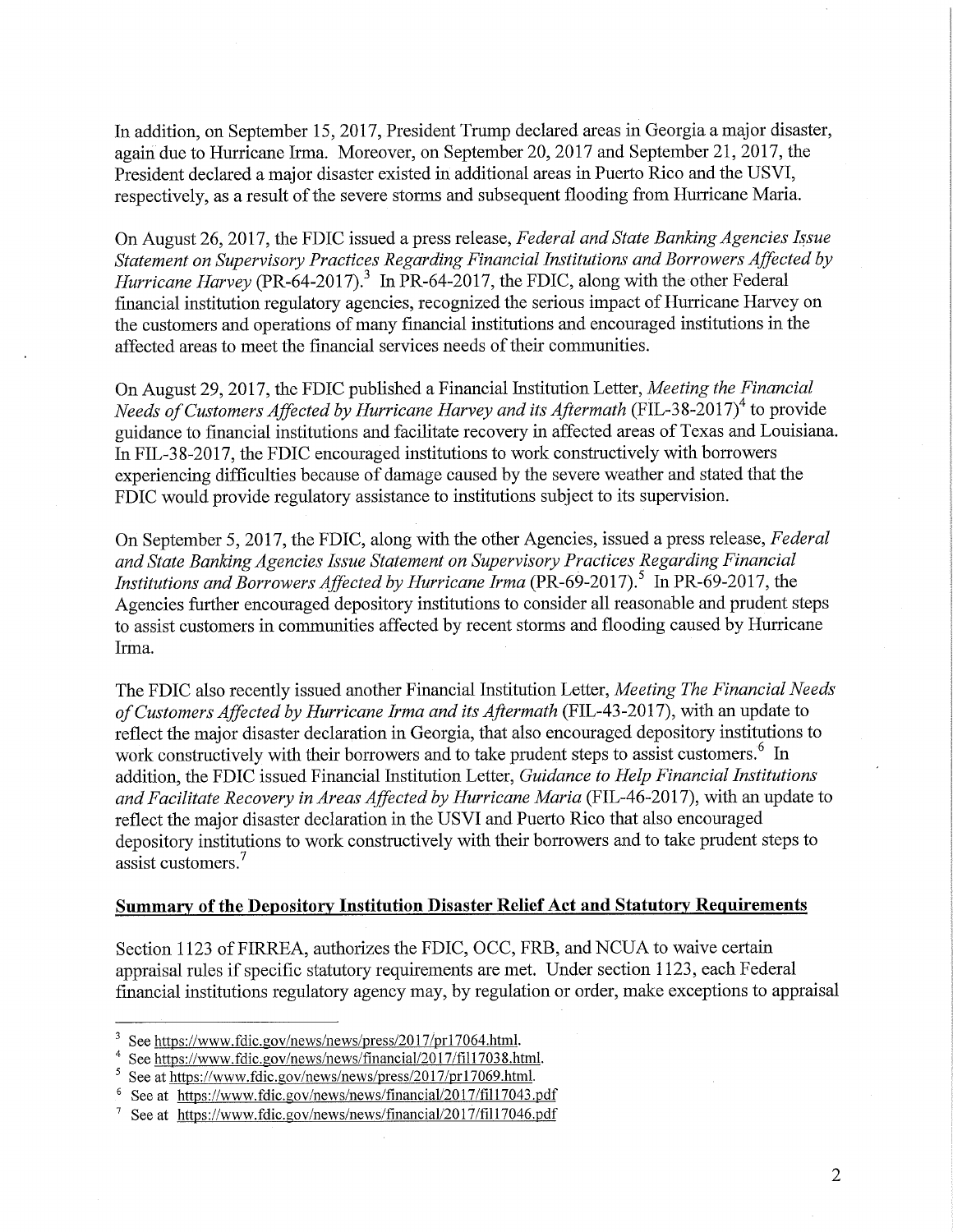requirements set forth in FIRREA for transactions involving institutions for which the agency is the primary Federal regulator with respect to real property located within a designated disaster area, if the agency: (1) makes the exception not later than 36 months after the date on which the President determines that a major disaster exists in the area; and (2) determines that the exception (a) would facilitate recovery from the major disaster, and (b) is consistent with safety and soundness.

The Agencies have determined that the disruption of real estate markets in areas declared a major disaster interferes with the ability of insured depository institutions to obtain appraisals that comply with FIRREA and the implementing regulations. Further, the Agencies have concluded that providing institutions with exceptions from compliance with these statutory and regulatory requirements would facilitate recovery in areas declared a major disaster.<sup>8</sup>

Issuance of the FR Statement and Order would exempt real estate transactions in areas declared a major disaster from all requirements of Title XI of FIRREA and Part 323 for a period of three years from the dates of their respective declarations. However, the FDIC and other Agencies would continue to require that lenders make real estate loans that are consistent with safe and sound banking principles. Specifically, financial institutions relying on the appraisal exemption would be required to determine and maintain documentation that:

(1) the transaction involves real property located in an area declared a major disaster by President Trump on August 25, 2017, September 7, 2017, September 10, 2017, September 15, 2017; September 20, 2017; and September 21, 2017;

(2) there is a binding commitment to fund a transaction that was respectively entered into on or after August 25, 2017; September 7, 2017; September 10, 2017; September 15, 2017; September 20, 2017; and September 21, 2017; but no later than three years after those dates; and

(3) the value of the real property supports the institution's decision to enter into the transaction.

### Recommendation

Given the nature and extent of the devastation caused by Hurricanes Harvey, Irma, and Maria, staff believes that relief from the appraisal requirements would facilitate recovery in the affected areas and that the conditions for such relief discussed above will ensure real estate loans are made on a safe and sound basis. Therefore, staff recommends the Board approve the attached Resolution to adopt and authorize the publication in the Federal Register of the attached FR Statement and Order. If approved by the Board, and subject to the other Agencies' approval processes, the FR Statement and Order would be published jointly by the Agencies in the Federal Register.

RMS Contact: Suzy Gardner, Senior Examination Specialist (202) 898-3640

Legal Contact: Mark Mellon, Counsel (202) 898-3884

<sup>&</sup>lt;sup>8</sup> In addition, 12 C.F.R. § 303.12 provides that the Board may waive the applicability of any FDIC regulatory provision for good cause and to the extent permitted by statute.